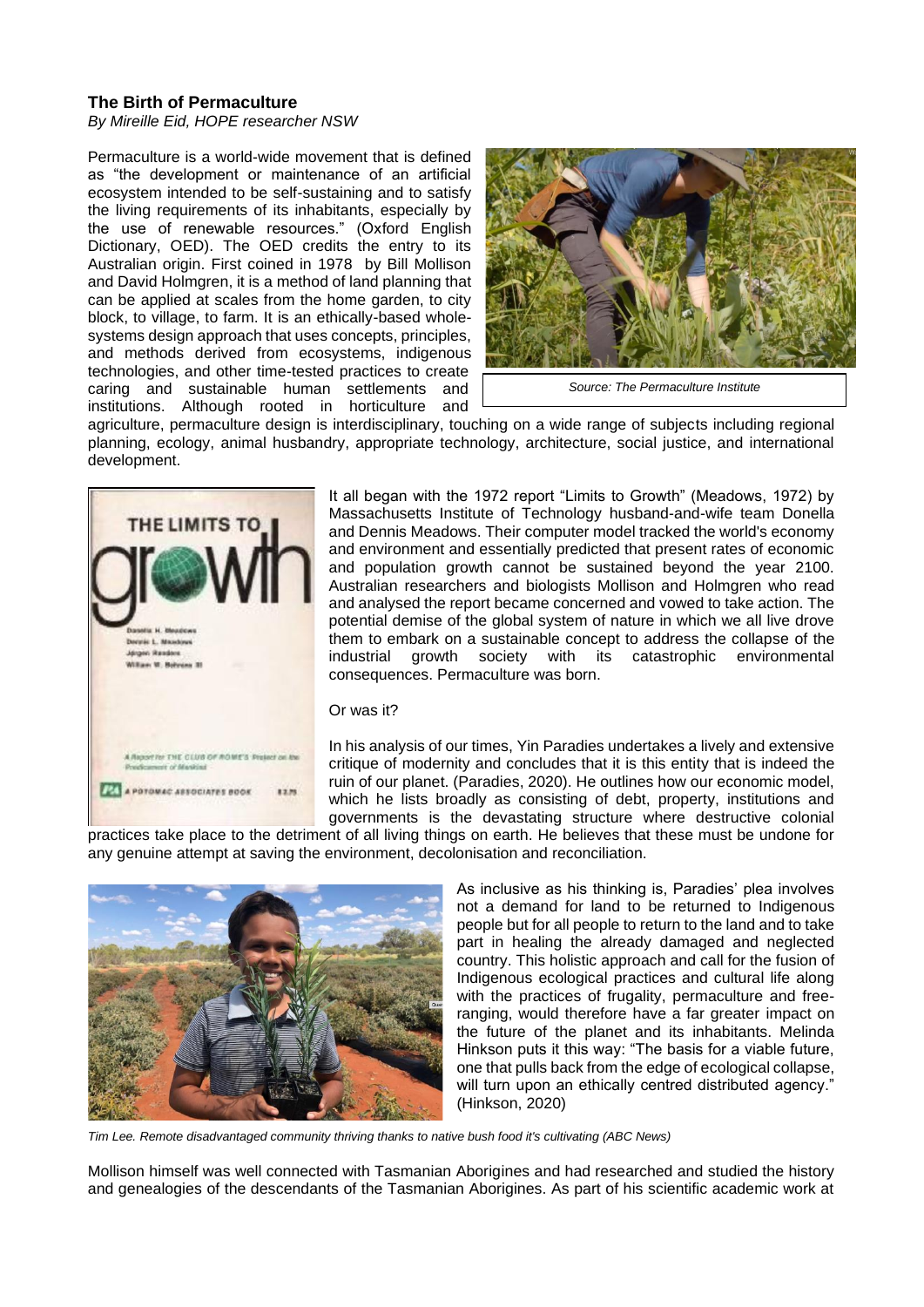the University of Tasmania he developed a unit called Environmental Psychology that incorporated his understanding of ancient land practices as well as the sustainable ecological model he then called Permaculture. He then taught it over three weeks in 1979 to 18 students from the community who then were granted the certificate now known as the Permaculture Design certificate (PDC). Today, there are over hundred thousand of qualified permaculture designers with the accredited PDC and thousands of teachers and practitioners in every corner of the world. "The impact of the permaculture design model has been so farreaching, it's hard to even get started" says Michel Thill (Thill, 2016).

Reflecting on Permaculture's foundations and applications in developing countries, Rachel Sullivan puts it this way: "While permaculture has had a low profile in the West, it has been the key to self-sufficiency for many people in the developing world. Given that climate change and sustainable development are dominating world headlines, the concept is finally beginning to get mainstream recognition in Australia – the home of permaculture." (Sullivan 2008).

Permaculture co-founder David Holmgren's *Melliodora* in Hepburn Springs in Victoria is one of the best documented and well-known permaculture demonstration sites in the world. It has a passive solar house, mixed food gardens and orchards, dams and livestock, and creek revegetation in the nearby public land. The philosophical dimension of permaculture is paramount to Holmgren. The guided one-day tours of *Melliodora* and the series of fora emphasise the ethical underpinnings of permaculture. In this year's forum series titled Garden States 2021: Cultivating Ethnobotanical Plants, Knowledge, and Community, the program will explore relationships between humankind and plants, including gardening, conservation and sustainability, culture, art, spirituality, philosophy, research and politics. Presentations by world renowned Indigenous speakers on ethnobotany for example, attests to the awakening about Indigenous knowledge of the land and its centrality to permaculture. (Holmgren Design)

In NSW, the rediscovered connection between ancient sustainable ecologies and permaculture can be seen in practices at The Permaculture Research Institute. Located on a Permaculture demonstration site in The Channon NSW, Australia, it is headed by Geoff and Nadia Lawton. Nadia Lawton was born in the Dead Sea Valley in Jordan where she learnt Indigenous land use from her father, an expert farmer and herbal healer. After completing her PDC in the Dead Sea Valley in 1999 she proceeded to work on the "Greening the Desert" project. She established the permaculture women's groups and other school projects. Nadia is a registered permaculture teacher in the English and Arabic languages and has established with her husband Geoff Lawton, *Zaytuna Farm* which is the demonstration and educational permaculture model farm for The Permaculture Research Institute (Zaytuna Farm, 2020)

Geoff Lawton took his PDC in 1983 with Bill Mollison. He established the Permaculture Research Institute of Australia with *Zaytuna Farm* as his and Nadia's family home. As an award-winning Permaculture Designer, Geoff's main aim is to drive the establishment of selfreplicating educational demonstration sites across the globe. (The Permaculture Research Institute, 2021).

*Zaytuna Farm* is a working permaculture education and demonstration farm. In addition to classroom time, students practice daily farm duties interacting and caring for farm systems which can include animals, crops, trees, nursery, aquatics, irrigation, renewable energy, waste and recycling. Other tasks include looking at design in the landscape, making compost, natural fertilisers, testing soil, basic surveying and completing design exercises.



*Source: Zaytuna Farm*

Food productions on the farm includes a large diversity of mixed vegetables and herbs including dairy products and all meats. The farm also has a large diversity of bamboo production for food and timber plus farm forestry and reforestation including river bank stability projects.

Non-governmental organisations (NGOs) have become powerful voices in world environmental politics. However, little is known of the global picture of this sector regarding permaculture. Nevertheless, a new study at McGill University shows that environmental groups are increasingly focused on advocacy in climate change politics and environmental justice and that permaculture is gaining traction where in the words of Lawton, "we are close to a tipping point in making permaculture the norm".